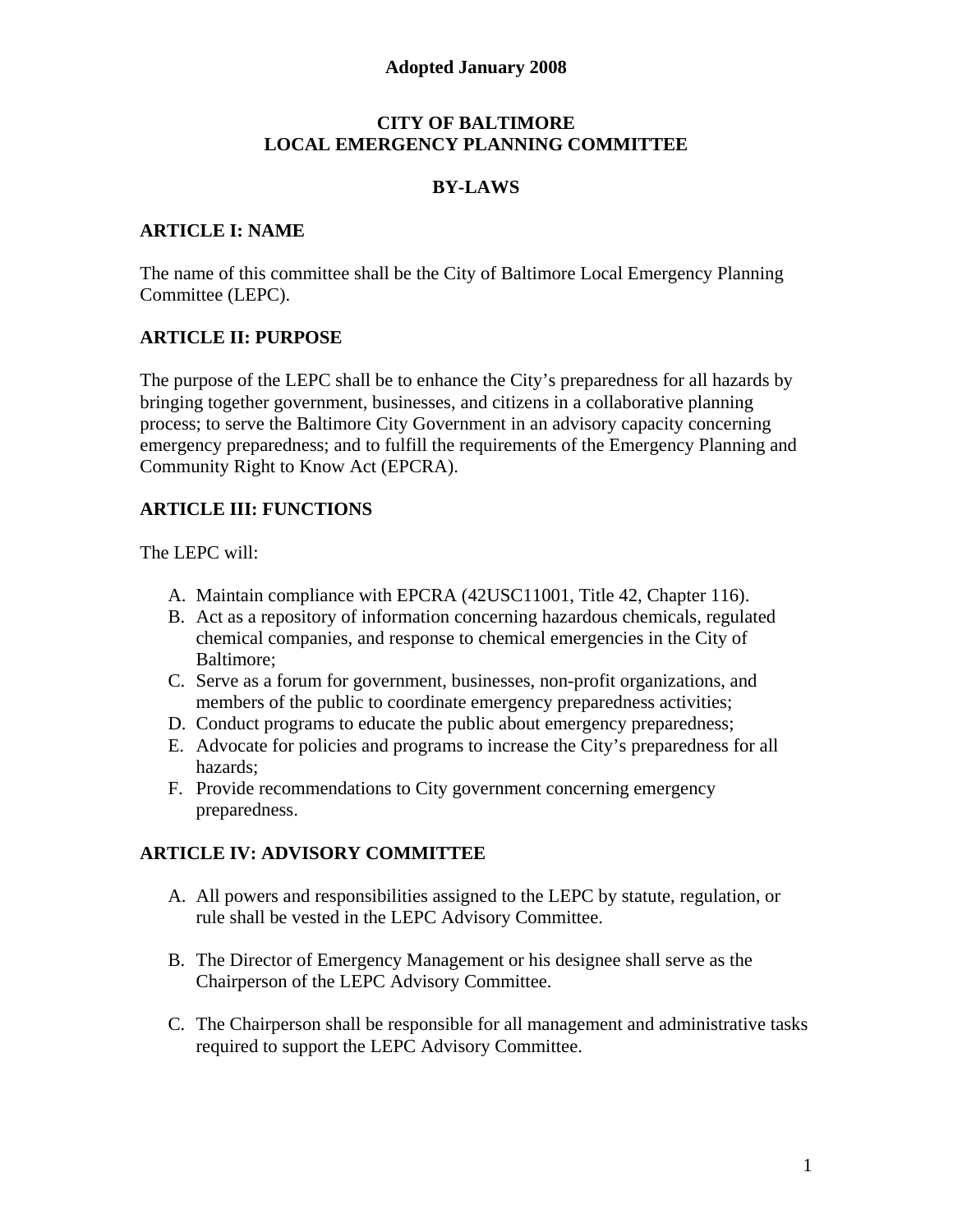## **ARTICLE V: MEMBERSHIP**

A. The Advisory Committee shall include, but not be limited to, at least one member from each of the following disciplines and areas:

> Chemical industry Community groups Elected officials Emergency management Emergency medical services Environmental protection Fire suppression Floodplain management Hazardous materials response Health care Human services Law enforcement Legal Media Non-profit sector Private sector Public health Public information Public works Transportation **Utilities**

- B. Members shall be nominated by the Chairperson and appointed by the State Emergency Response Commission (SERC).
- C. Members shall serve renewable two-year terms.

## **ARTICLE VI: MEETINGS**

- A. The LEPC Advisory Committee shall hold meetings as needed but no less than quarterly.
- B. The LEPC shall hold general meetings to deliver emergency preparedness education to the public and to provide a forum for collaboration between the public, private, and non-profit sectors. General meetings shall be held as needed but no less than quarterly.
- C. All General and Advisory Committee meetings shall be open to the public.